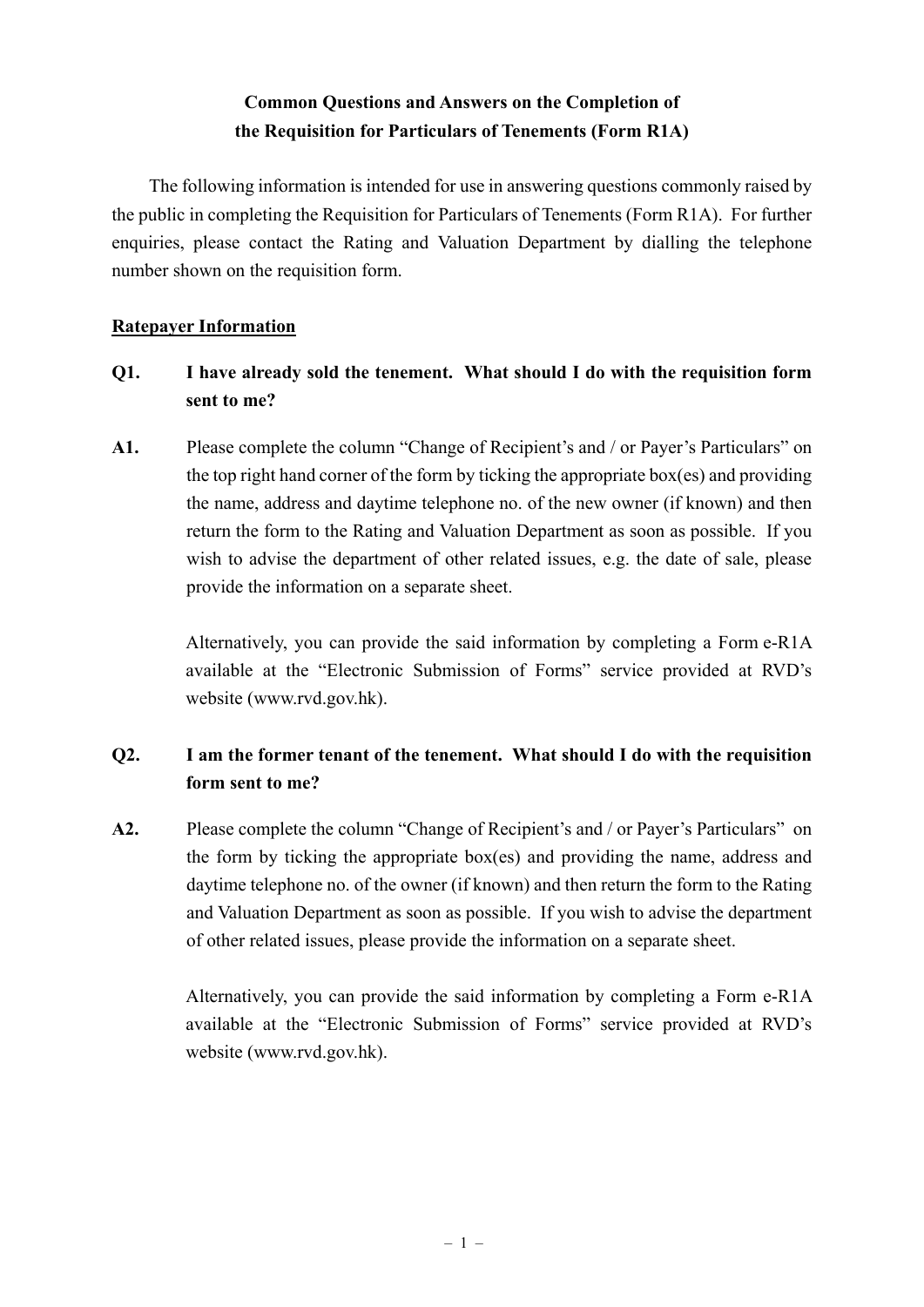## **Q3. What should I do with the requisition form sent to my tenement but addressed to the former owner/tenant?**

**A3.** You should complete the form. Please also complete the column "Change of Recipient's and / or Payer's Particulars" on the form by ticking the first and second boxes and providing your name, address and daytime telephone no. for a request of sending future requisition forms and Demand for Rates and/or Government to you.

> Alternatively, you may complete and return a Form e-R1A by using the "Electronic Submission of Forms" service provided at RVD's website (www.rvd.gov.hk). You may amend the recipient's particulars of the requisition form/payer's particulars of the Demand for rates and/or Government rent at the same time.

# **Q4. I am the ratepayer. What should I do if there is a mistake in my name on the requisition form? Should I update my personal information such as correspondence address if there are changes?**

**A4.** You should complete the form. Please also tick the appropriate box(es) in the column "Change of Recipient's and / or Payer's Particulars" and provide the correct name and/or correspondence address of the payer.

> Alternatively, you may complete and return a Form e-R1A by using the "Electronic Submission of Forms" service provided at RVD's website (www.rvd.gov.hk). You may amend the recipient's particulars of the requisition form/payer's particulars of the Demand for rates and/or Government rent at the same time.

### **Address or Description of the Tenement**

# **Q5. What should I do if the address or description of the tenement on the requisition form is incorrect?**

**A5.** If the name of the recipient is correct, please complete the form and amend the description of the tenement. Please also inform the Rating and Valuation Department of the necessary amendments on a separate sheet.

> ("Electronic Submission of Forms" service is not applicable for this type of case in the meantime.)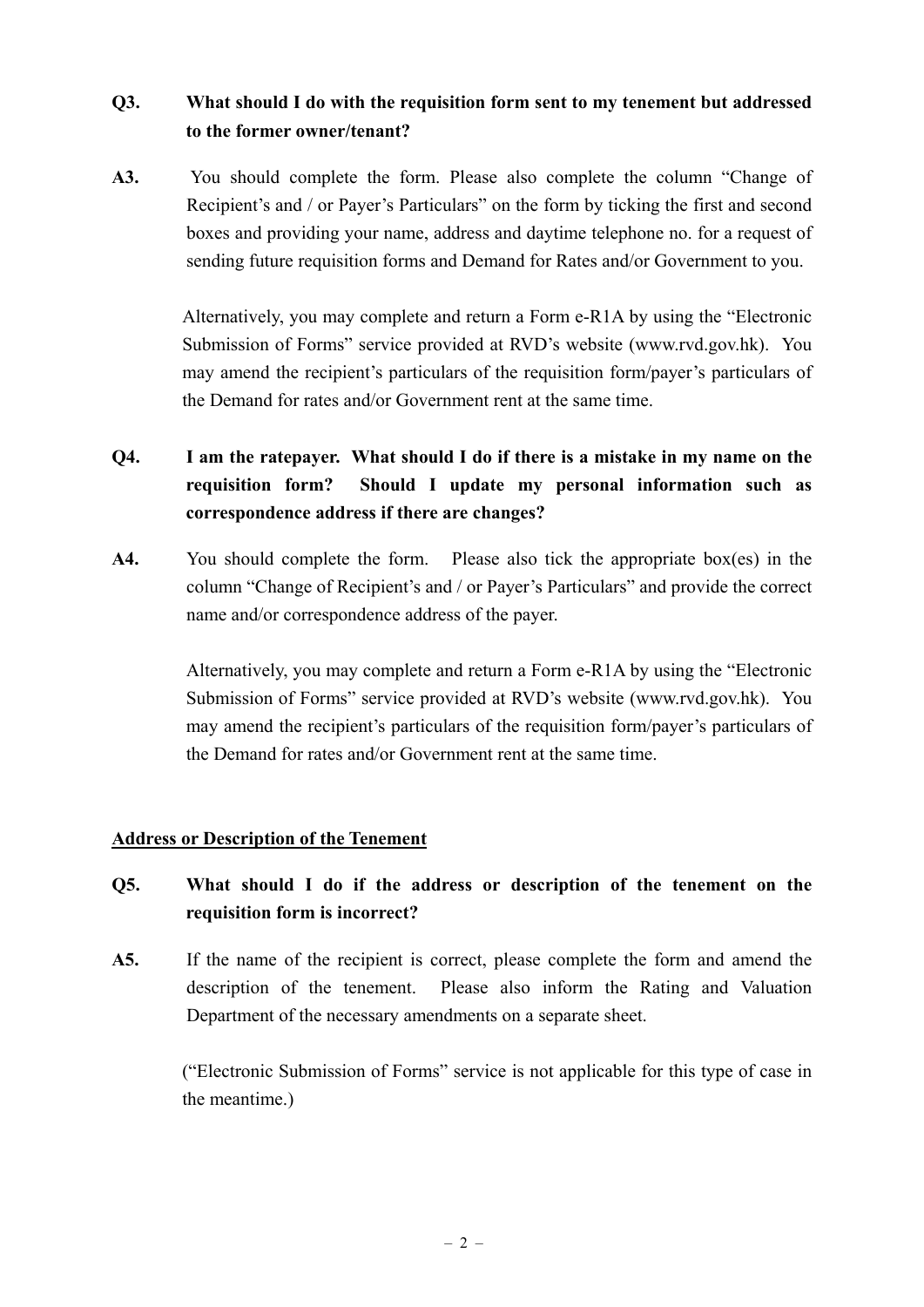# **Q6. The address, building number, building name or floor level of the tenement on the requisition form are different to the ones I normally use. What should I do?**

**A6.** Please return the completed form. If you have any suggestion, please put them on a separate sheet for the department's consideration.

# **Q7. The address of the tenement on the requisition form is different from the one registered in the Land Registry. Should I provide the registered address to the department?**

**A7.** Please return the completed form. If you have any suggestion, please put them on a separate sheet for the department's consideration.

> The registered address, whether it is same as or different from the one printed on the form, may not be used for rates and Government rent assessment purposes.

### **Q8. What should I do if there is no building number allotted to the tenement?**

**A8.** The Rating and Valuation Department is responsible for building numbering in the territory. You may write to the department to request for an official building number for the tenement.

## **No Requisition Form is Received**

- **Q9. I am the owner of a number of tenements but I have only received the requisition forms for some tenements. I wonder if some requisition forms are misdirected. Will I be sent the requisition forms at a later date?**
- **A9.** Registered payers may assume that it is not necessary to complete the requisition form if they have not received one.

If your other properties have been leased out or have changed the occupation status recently, you may also furnish us with the information by submitting Form e-R1A using the "Electronic Submission of Forms" service available at RVD's website.

Alternatively, you may contact us for a requisition form by email to enquiries@rvd.gov.hk or through telephone number 2152 0111.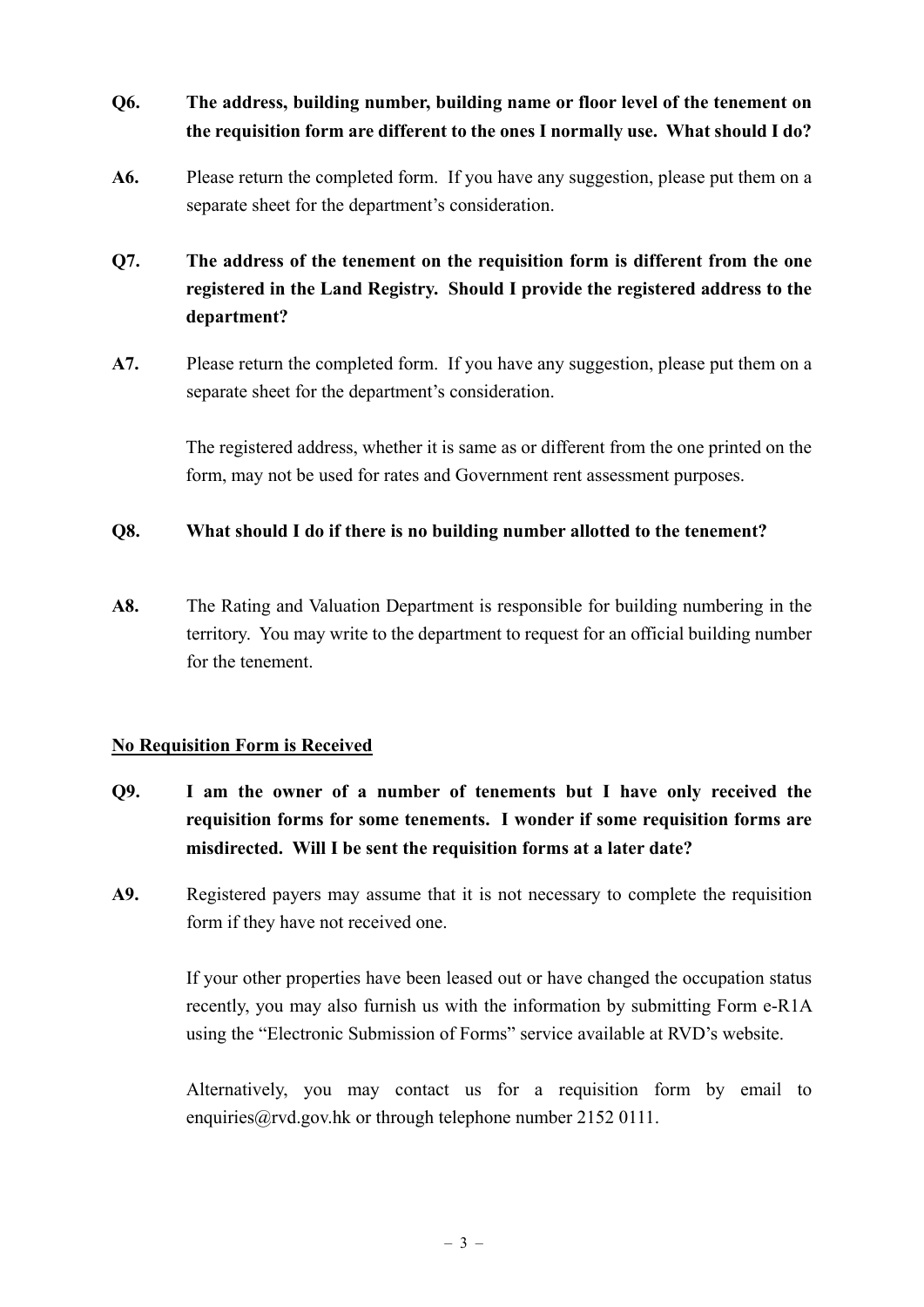# **Q10. I understand that the Rating and Valuation Department has issued requisition forms to payers recently but I have not received any so far. What should I do?**

**A10.** Please refer to the answer for Q9.

# **Q11. I have leased out my tenement. What should I do if I have not received any requisition form?**

**A11.** You may furnish us with the information by submitting Form e-R1A using the "Electronic Submission of Forms" service available at RVD's website.

> Alternatively, you may contact us for a requisition form by email to enquiries  $\hat{a}$  rvd.gov.hk or through telephone number 2152 0111.

### **Deferred Return of Requisition Form**

## **Q12. What should I do if the owner/occupier of the tenement is not in Hong Kong at present?**

**A12.** The form can be completed by an agent of the owner/occupier. If the owner/occupier has no agent, and wishes to defer the completion of the form until he returns to Hong Kong, you must write to the Rating and Valuation Department to apply for an extension of the deadline for submission. The application with supporting reasons must be made within 21 days from the date of issue of the form.

> Alternatively, you may advise the owner/occupier to submit a Form e-R1A using the "Electronic Submission of Forms" service available at RVD's website (www.rvd.gov.hk).

# **Q13. I need time to collect information sought in the requisition form. What should I do if I cannot return the form to the Rating and Valuation Department within 21 days from the date of issue?**

**A13.** You must apply to the Rating and Valuation Department within 21 days from the date of issue for an extension of the deadline for submission. Reasons should be stated in the letter.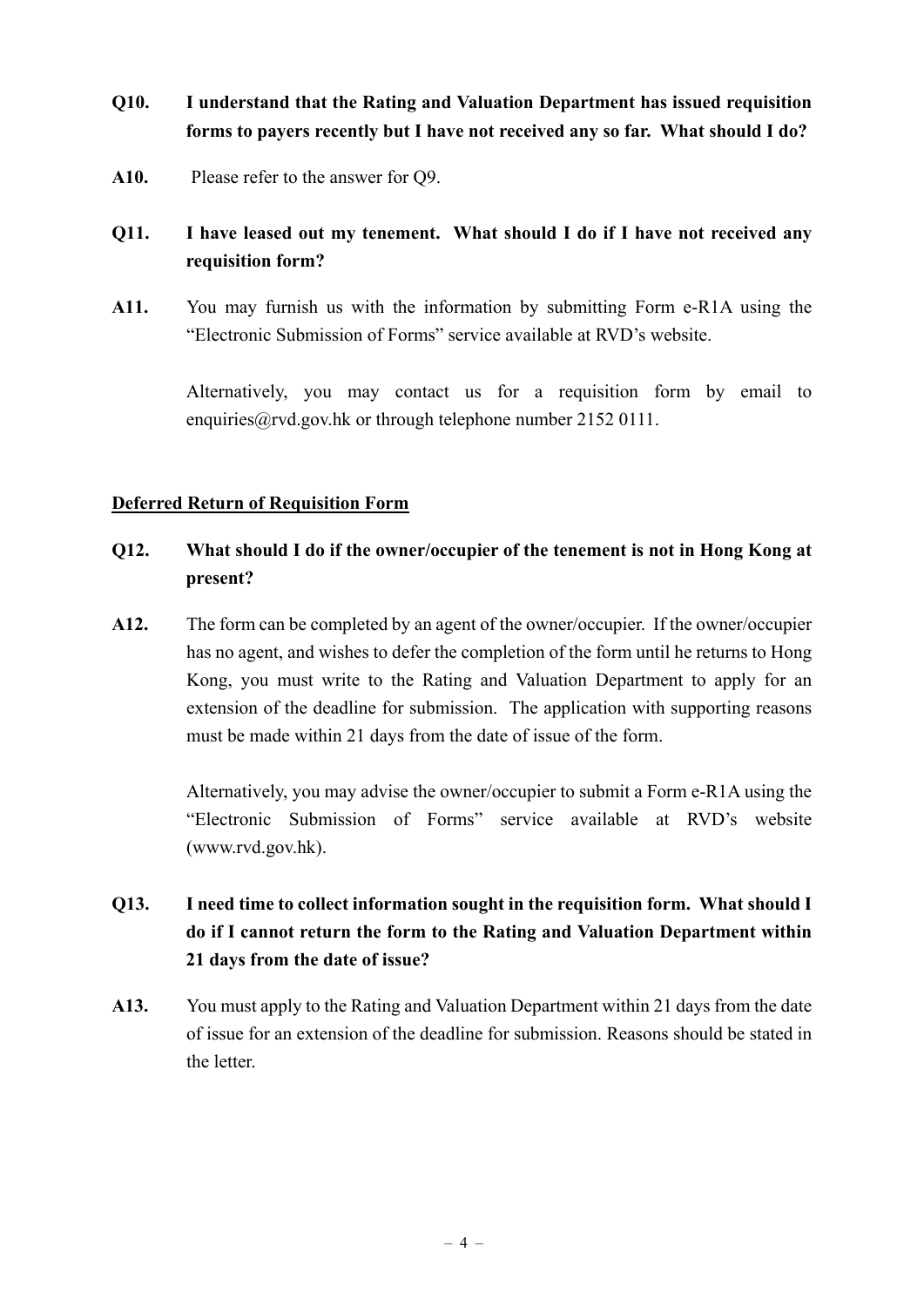#### **Demolished Properties**

### **Q14. What should I do if the tenement is demolished?**

A14. Please state "The demolition of the tenement commenced on and completed on  $\cdots$  in the blank space of item 1 on requisition forms  $R1A(D), (N), (M), (P)$  and  $(AD)$ .

> ("Electronic Submission of Forms" service is not applicable for this type of case in the meantime.)

#### **Tenement Occupied by Relative Rent Free**

- **Q15. What should I put down on the requisition form if I allow my relative to occupy the tenement without paying a rent?**
- **A15.** Please tick the box "Occupied by owner (or those authorised by owner) in item 1 on requisition forms  $R1A(D)$ ,  $(N)$ ,  $(M)$  and  $(P)$ .

### **Short Term Leasing**

# **Q16. My tenement is let only for a period of time during the year. How should I complete the form?**

**A16.** If the whole tenement is let only for part of the year, please tick the box "Wholly let" in item 1 on requisition forms  $R1A(D)$ ,  $(N)$ ,  $(P)$  and  $(M)$ , the box "Let" in item 7 on R1A(AD) and indicate the length of the lease and the amount of monthly rent in the space provided. Please also indicate the period during which the tenement was unoccupied.

> ("Electronic Submission of Forms" service is not applicable for this type of case in the meantime.)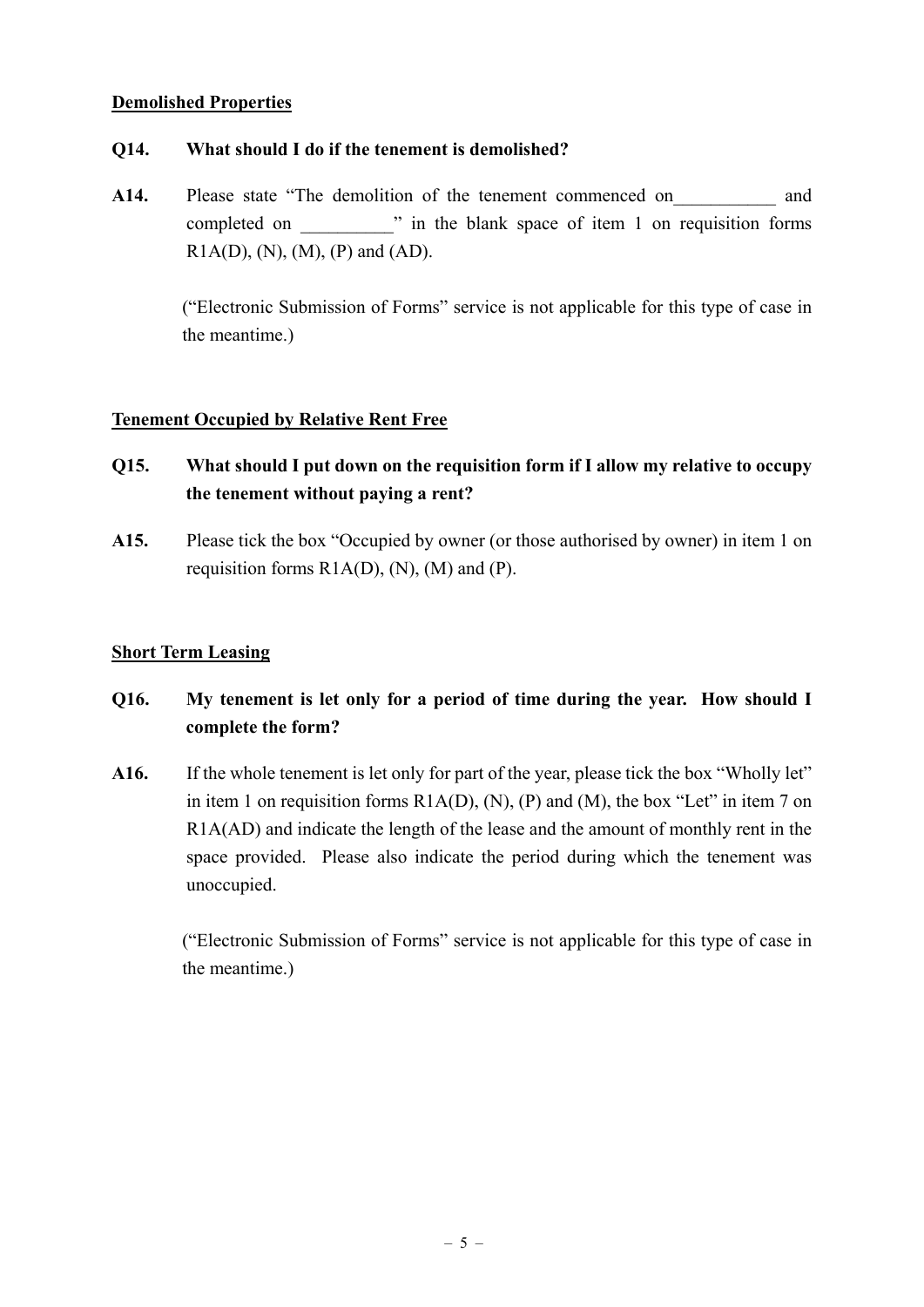#### **Tenement Occupied by Multiple Tenants**

## **Q17. I let the tenement to a number of tenants concurrently. How should I complete the form?**

**A17.** Please tick the box "Wholly let" in item 1 on requisition forms R1A(D), (N), (P) and (M), the box "Let" in item 7 on R1A(AD) and give details of individual tenancies. If necessary, please supply the information sought in the requisition form on a separate sheet.

> If the tenement is sub-divided into not exceeding 9 portions for letting, you may provide the information by completing a Form e-R1A at RVD's website (www.rvd.gov.hk).

### **Parking Space Let together with Tenement [Item 6 in R1A(P)]**

- **Q18. I let the parking space together with the tenement. How should I fill in the form?**
- **A18.** Please indicate the address of the tenement and the rent for the tenement and the parking space. State "No separate rent is charged for the parking space" in item 6 on the form.

 If the parking space and the tenement are the subject of a tenancy agreement but a separate rent is charged for the parking space, please indicate the rent for the parking space.

### **Tenements has been sub-divided or combined [Item 2 in R1As(D), (N) & (M)]**

### **Q19. What does it mean by the tenement has been sub-divided?**

**A19.** A tenement is considered to be sub-divided when it has been split into more than one independent unit. If space is insufficient for you to provide the details of sub-divided tenements, for Form R1A(D), you may request a fresh specific form for completion by ticking the appropriate box. For Forms R1A(N) and (M), you may give details on separate sheets and attach them to the requisition forms.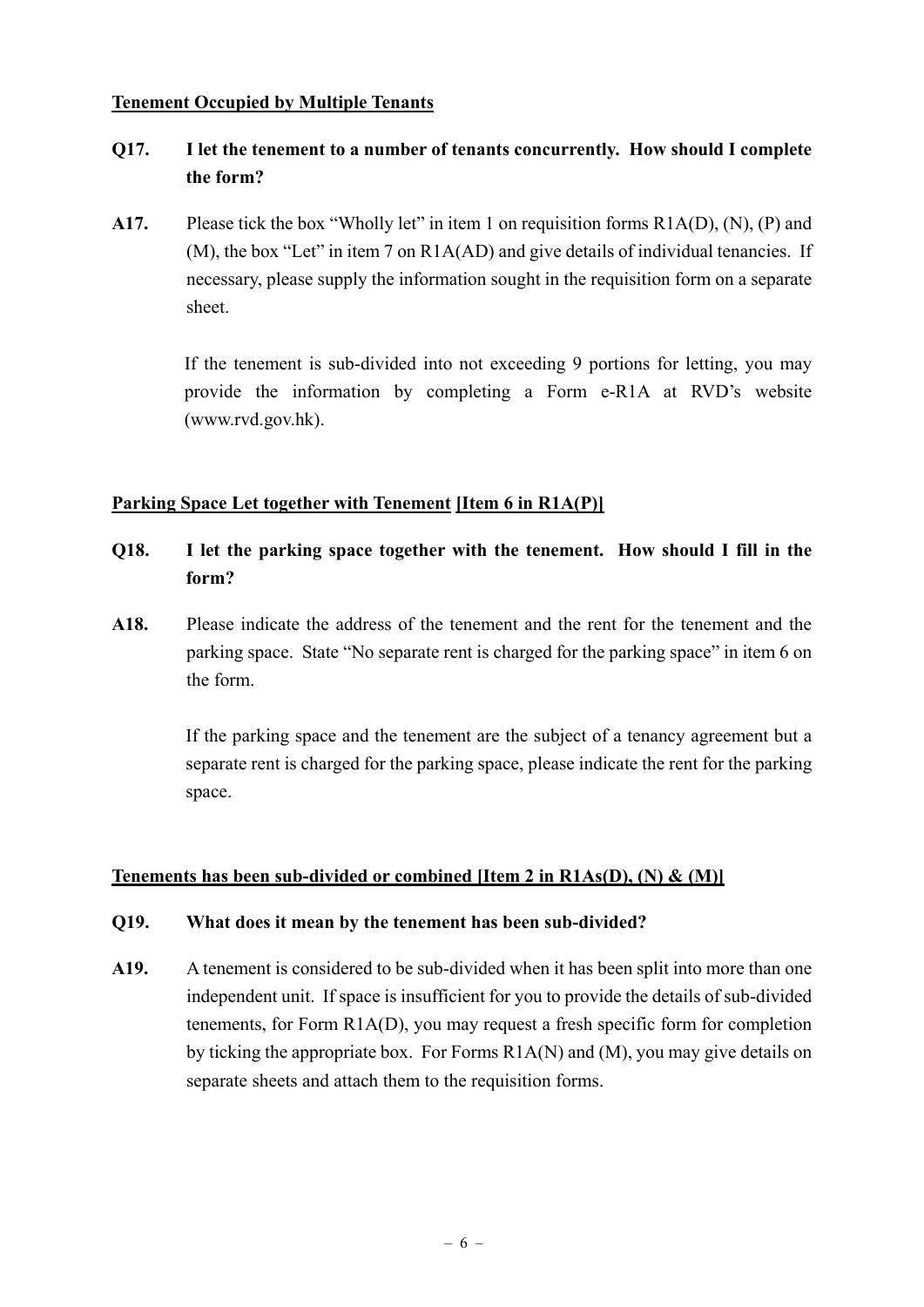#### **Q20. What does it mean by the tenement has been combined with another unit?**

**A20.** A tenement is considered to have been combined with another unit when two originally separated units have been merged into one.

### **Form of Tenancy [Item 14 in R1As(D), (N) & (M)]**

#### **Q21. What is the meaning of "rent adjustment provision in the lease"?**

**A21.** This refers to the adjustment of rent agreed between the landlord and tenant before the commencement of the tenancy. For example, the rent during the term of tenancy can be adjusted according to the terms stated in the tenancy agreement. If there is a rent adjustment provision in the tenancy, please state the details in item 14 in forms  $R1A(D)$ , (N) and (M).

# **Lease or Tenancy Agreement [Item 11 in R1As(M) & (N) / Item 9 in R1A(D) / Item 8 in RIA(P)]**

- **Q22. Am I required to submit a copy of the lease or tenancy agreement together with this form?**
- **A22.** No, but the Rating and Valuation Department may subsequently require you to submit evidence such as rental receipt and tenancy agreement to verify the reported information.

## **Right to Tenancy Renewal [Item 11 in R1As(M) & (N) / Item 9 in R1A(D) / Item 8 in R1A(P)]**

- **Q23. The tenancy is for 2 years with an option to renew for another 2 years at the same rent. How should I fill in this item?**
- A23. You should write "2 years w.e.f. with an option to renew for another 2 years at the same rent."

# **Q24. The situation is similar to that in Q21 but the rent for the renewal is subject to negotiation. How should I fill in the form?**

**A24.** Similar to A21 but you should indicate that the rent for the renewal is to be agreed.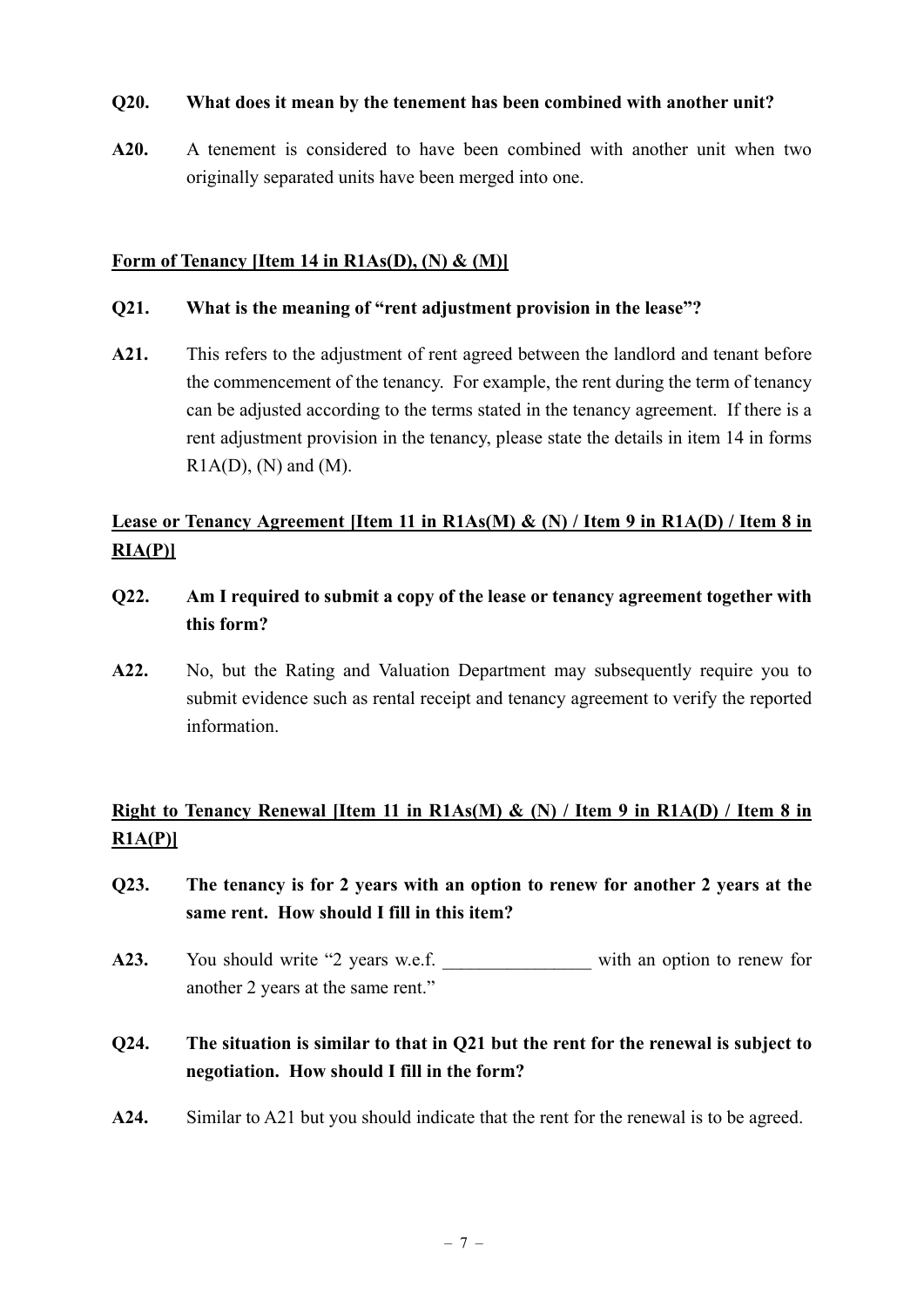### **Rent Free Period [Item 11 in R1A(D) and Item 12 in R1As(M) & (N)]**

#### **Q25. What does "Rent Free Period" mean?**

**A25.** This refers to the period during which the tenant is allowed to occupy or refurbish the tenement without paying rent. Such period may start before or after the commencement of the tenancy.

> Please tick the box for "Yes" and indicate the length of the Rent Free Period. For example, "4 weeks from the effective date of the tenancy" or "from (Date A) to (Date B)". If there is no Rent Free Period, please tick the box for "No".

#### **Domestic appliances / furniture or other items [Item 12 in R1A(D)]**

- **Q26. Do I have to state the quantity of domestic appliances / furniture or other items if they are provided by the developer or previous owners?**
- **A26.** Yes. These properties have to be stated as long as their values are included in the rent.
- **Q27. What is meant by the "Rents for domestic appliances / furniture or other items per month"?**
- **A27.** It is the actual amount of rents per month stated in the tenancy agreement for the provision of these domestic appliances / furniture or other items.

# **Q28. What should I do if tenancy agreement does not state the amount of rents for the domestic appliances / furniture or other items?**

**A28.** Please leave these fields blank.

### **Early Termination of Tenancy [Item 13 in R1As(D), (M) & (N)]**

- **Q29. How should I fill in this item if the tenant can terminate the tenancy by giving a 3 months' notice?**
- **A29.** Please tick the boxes for 'Yes' and 'the tenant' and fill in the number of months.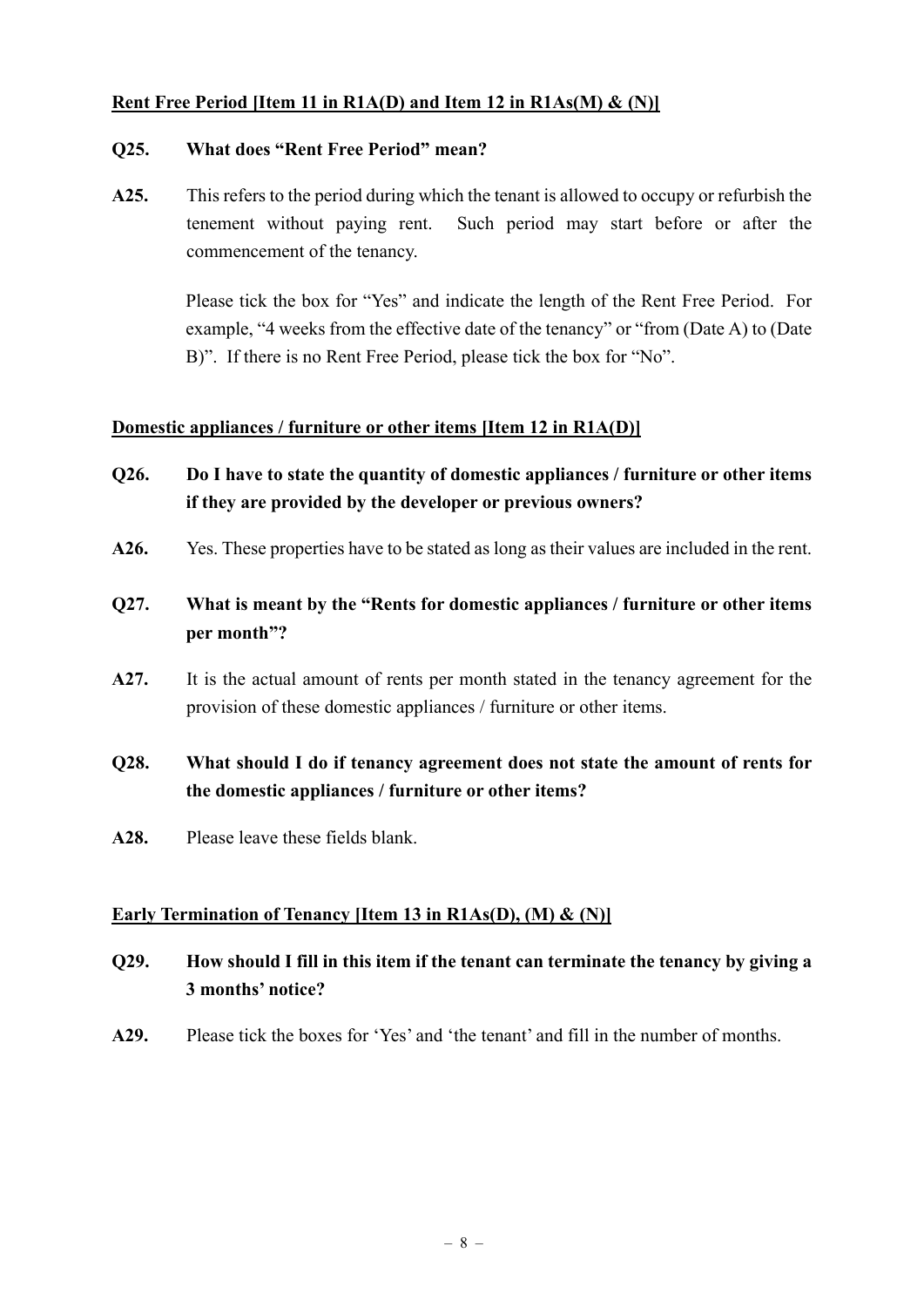**Payment other than Rent [Item 15 in R1As(D) & (N), Item 16 in R1A(M), Item 10 in R1A(P)]** 

- **Q30. I am the landlord wholly responsible for paying rates, management fee and Government rent under the tenancy agreement. How should I fill in the form?**
- **A30.** Please delete the word "part", and tick the box "Paid by landlord" in item 15 in  $R1As(D) & (N)/item 16 in R1A(M)/item 10 in R1A(P)$  and indicate the management fee payable per month.
- **Q31. I am the landlord wholly responsible for rates and management fee. I also have to pay Government rent although the responsibility for such is not mentioned in the tenancy agreement. How should I fill in the form for Government rent?**
- **A31.** In this circumstance, Government rent is payable by the landlord. Please delete the word "part", and tick the box "Paid by landlord" under Government rent in item 15 in R1As(D) & (N)/item 16 in R1A(M)/item 10 in R1A(P).
- **Q32. I am the landlord. It is stated in the tenancy agreement that rates, management fee and Government rent are not included in the rent and are payable by the tenant. How should I fill in the form?**
- **A32.** Please delete the word "part", and tick the boxes "Paid by tenant in item 15 in R1As(D) & (N)/item 16 in R1A(M)/item 10 in R1A(P).

**Rent Adjusted within the Tenancy Period [Item 8 in R1As(D) & (N), Item 9 in R1A(M) and Item 6 in R1A(P)]** 

- **Q33. If the rent has been increased/reduced during the tenancy, how should I fill in the form?**
- **A33.** Please fill in the terms agreed under the original tenancy agreement and the adjusted rent agreed by the parties with the effective date in the space provided for rent. If a new tenancy agreement has been signed as a result of the rent adjustment, please give details about the new agreement.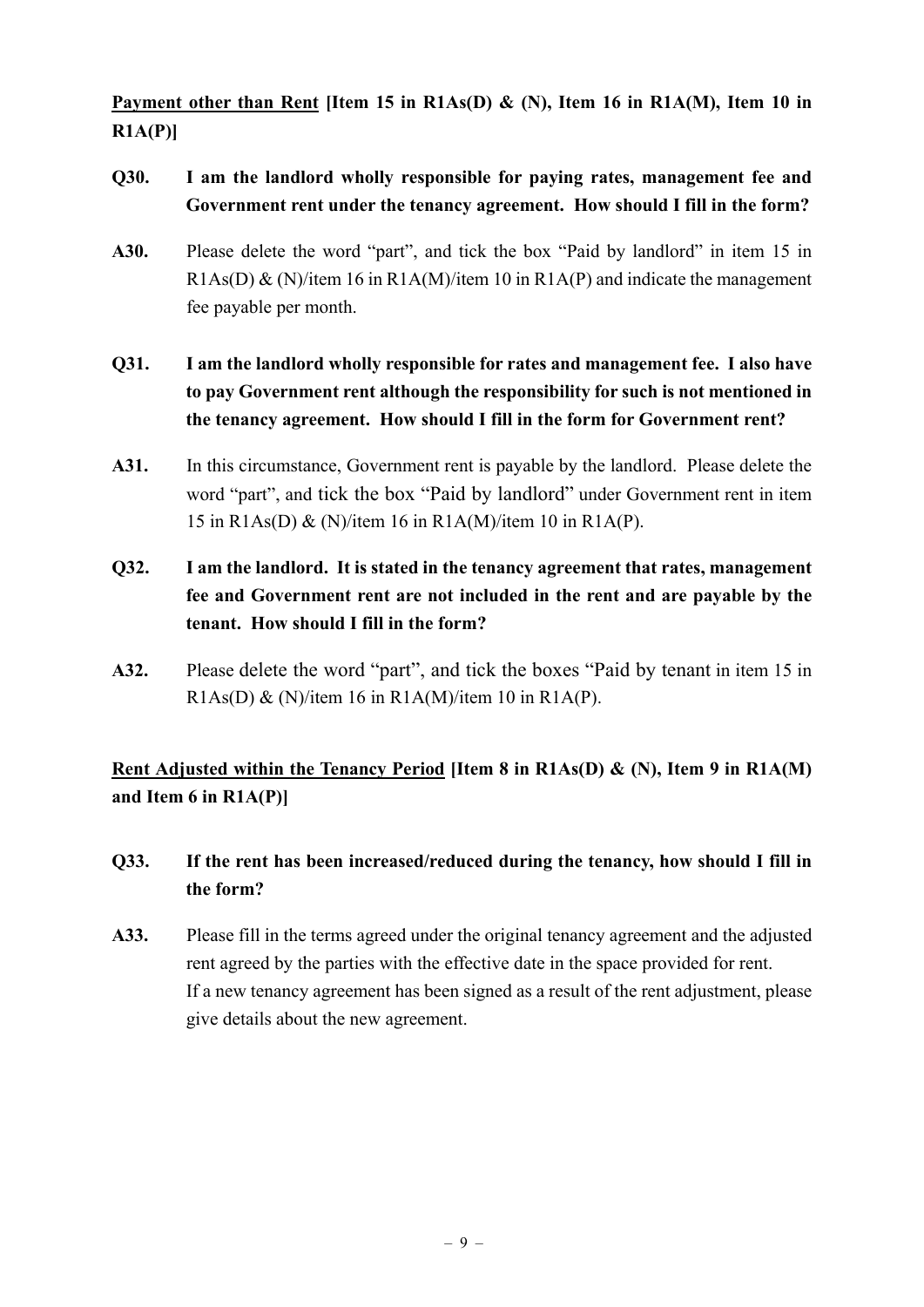#### **Recovering Possession**

# **Q34. I have taken action to recover possession of my tenement. What kind of information should I give in the requisition form?**

**A34.** You should give details of the current tenancy agreement which is still effective unless you have repossessed the tenement. Please state on a separate sheet if you are taking action to recover possession of your tenement.

> If you have repossessed the tenement, you should indicate whether the tenement is "Vacant", "Occupied by owner" or otherwise as appropriate.

#### **Submission of Requisition Form**

- **Q35. How can I return the Requisition Form to the Rating and Valuation Department?**
- **A35.** You can return the completed form in person or by post to the Rating and Valuation Department, 15/F., Cheung Sha Wan Government Offices, 303 Cheung Sha Wan Road.

Alternatively, you can complete and return a Form e-R1A using the "Electronic Submission of Forms" service available at RVD's website (www.rvd.gov.hk).

#### **Q36. How can I return the Requisition Form if I don't have the return envelope?**

**A36.** You can return the completed form in person, or use a blank envelope for mailing the completed form to the Rating and Valuation Department, 15/F., Cheung Sha Wan Government Offices, 303 Cheung Sha Wan Road.

> Alternatively, you can complete and return a Form e-R1A using the free "Electronic Submission of Forms" service available at RVD's website (www.rvd.gov.hk).

### **Q37. Why is the return envelope of the Requisition Form without prepaid postage?**

**A37.** This has been an established practice of RVD for years for collecting rental information and is generally acceptable to the public.

> Alternatively, you can complete and return a Form e-R1A using the free "Electronic Submission of Forms" service available at RVD's website (www.rvd.gov.hk).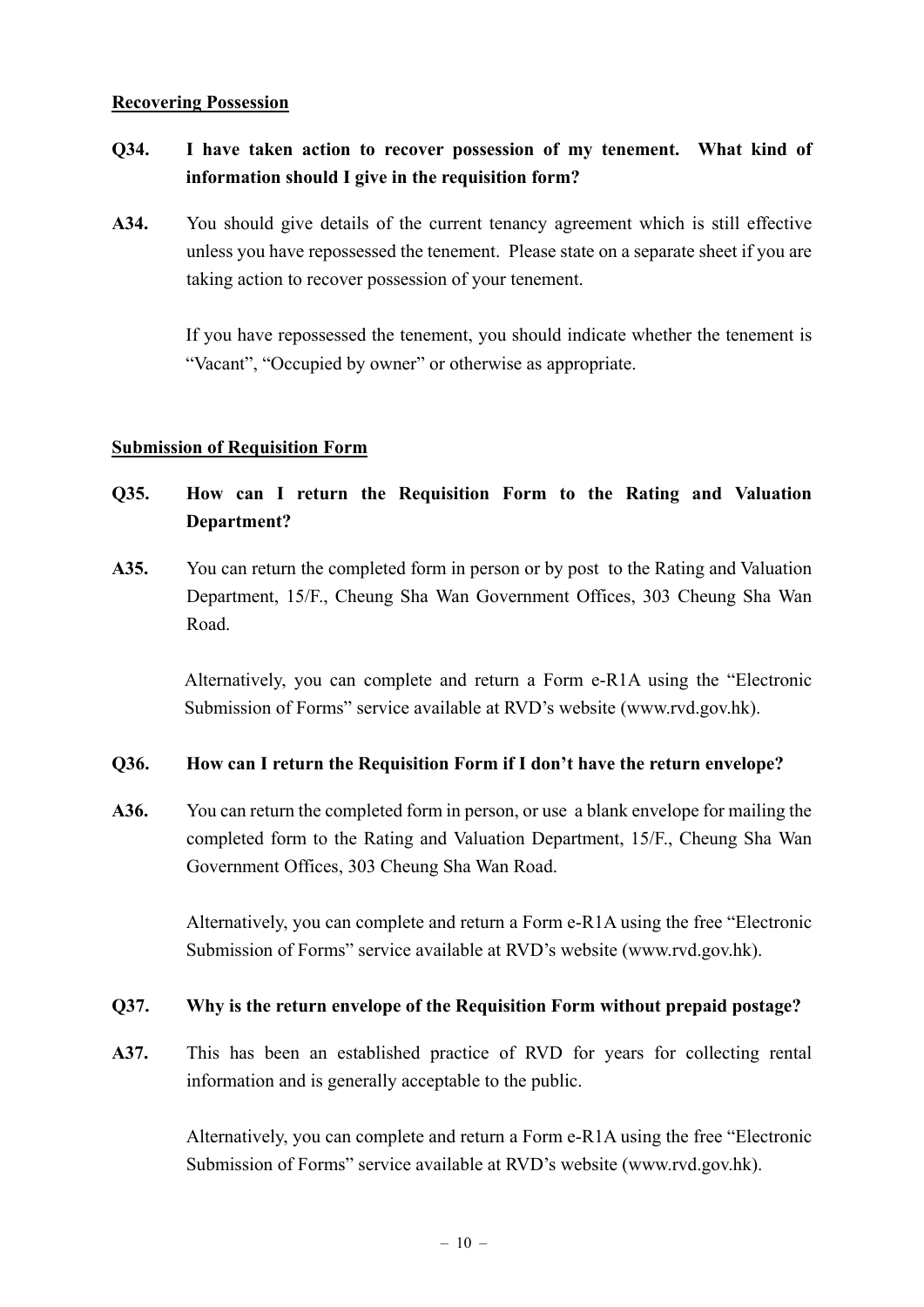### **Q38. How your department handle Requisition Form without sufficient postage?**

**A38.** For proper delivery of the requisition forms to the department, please ensure to affix sufficient postage before posting.

### **Statutory Power in Serving Requisition Form**

## **Q39. What is the legal basis for the Commissioner of Rating & Valuation to serve requisition form on the owner or occupier of a property?**

**A39.** Under section 5 of the Rating Ordinance, the Commissioner of Rating & Valuation may serve requisition forms on the owner or occupier of any tenement, requiring him to furnish the particulars required by the requisition within a specified period.

> Corresponding provision can be found in section 31 of the Government Rent (Assessment & Collection) Ordinance.

## **Q40. Am I obliged to fill in and return the requisition form or will I be penalized if the information given is found to be false?**

**A40.** Yes. You are required by law to fill in the correct information and return the requisition form on time. Any person contravening the relevant sections (see A33) of the Rating Ordinance and the Government Rent (Assessment & Collection) Ordinance shall be guilty of an offence and shall be liable on conviction to a fine as specified in the Ordinances. In fact, charges were successfully made against owners who failed to complete and return the forms on time.

You are advised to read the notes given at the bottom of the front page of the form.

# **Q41. What is the legal basis for the Commissioner of Rating & Valuation to prosecute the recipient who refuses to complete the forms?**

**A41.** Under sections 45 and 46 of the Rating Ordinance, any person who knowingly makes a false statement or refuses to provide any of the particulars specified in the form shall be guilty of an offence.

> Corresponding provision can be found in sections 40 and 41 of the Government Rent (Assessment & Collection) Ordinance.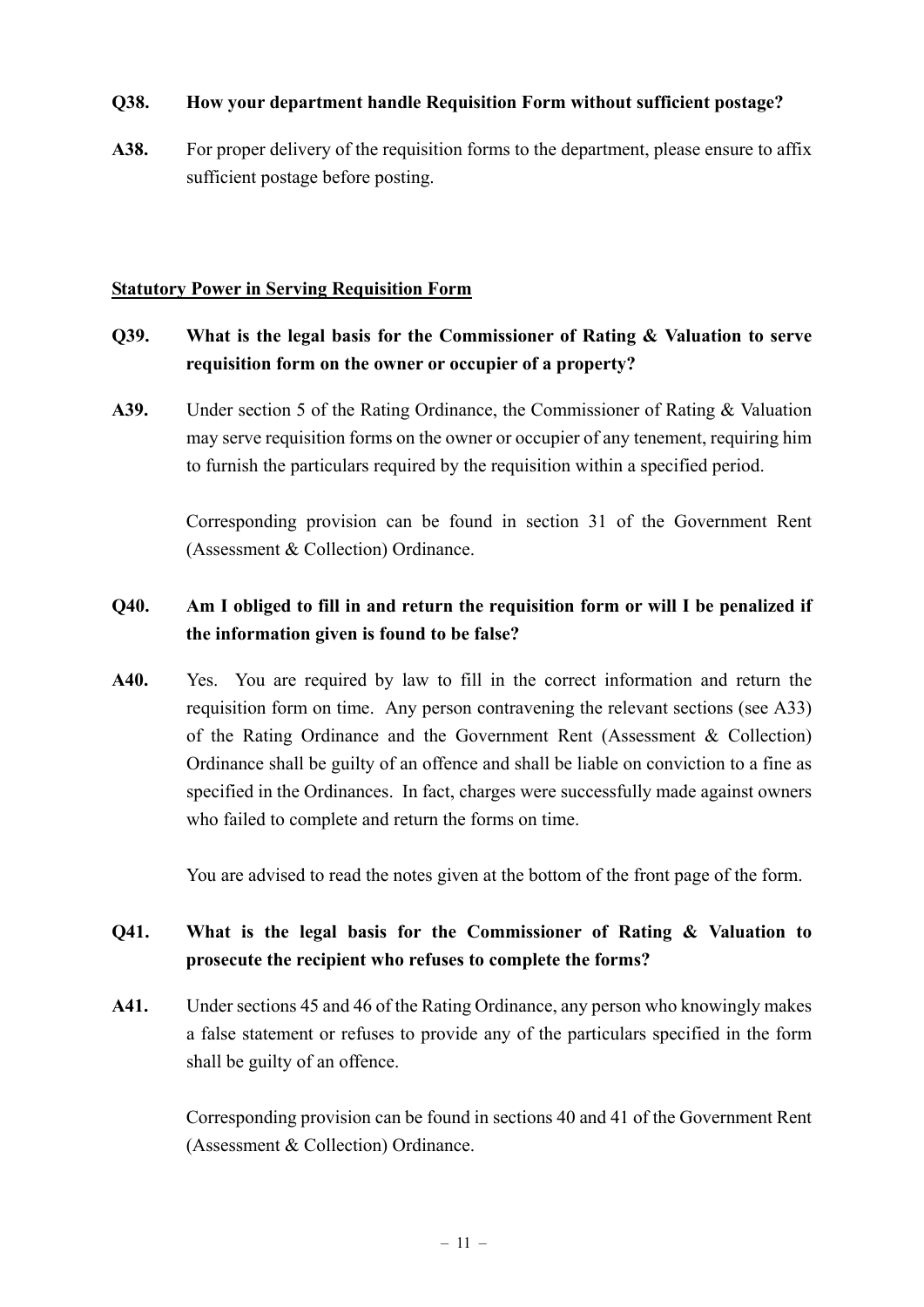# **Q42. What will be the penalty for failing to provide the particulars required in the form?**

**A42.** Under sections 45 and 46 of the Rating Ordinance, any person who knowingly makes a false statement or refuse to provide any of the particulars specified in the form shall be guilty of an offence and liable on conviction to a maximum fine of level 3 or 4, i.e. \$25,000 or \$10,000 respectively. Corresponding provision can be found in sections 40 and 41 of the Government Rent (Assessment & Collection) Ordinance.

> The penalties of different levels are stipulated in schedule 8 of the Criminal Procedure Ordinance (Chapter 221).

> Besides, under section 47 of the Rating Ordinance, a person convicted of any of the aforesaid offences under any or both of the aforesaid Ordinances shall be liable to an additional fine equivalent to 3 times the amount of rates and/or Government rent undercharged. Corresponding provision can be found in section 42 of the Government Rent (Assessment & Collection) Ordinance.

# **Q43. Has there been any person who failed to provide the particulars required in the form being prosecuted and found guilty?**

**A43.** Prosecution actions have been successfully taken against offenders who have subsequently been fined through court proceedings.

### **Miscellaneous**

### **Q44. When will the requisition form be issued?**

**A44.** For rating and valuation purposes, requisition forms are issued from time to time to obtain up-to-date information relating to tenements, e.g., when this department is preparing for a general revaluation, or when departmental records indicate that a lease has recently expired or a rental has been reviewed.

# **Q45. How should I complete the Requisition Form for more than one tenement within one tenancy agreement?**

**A45.** You can use a separate sheet to provide the information, including the assessment numbers (if known) of all the properties included in the tenancy.